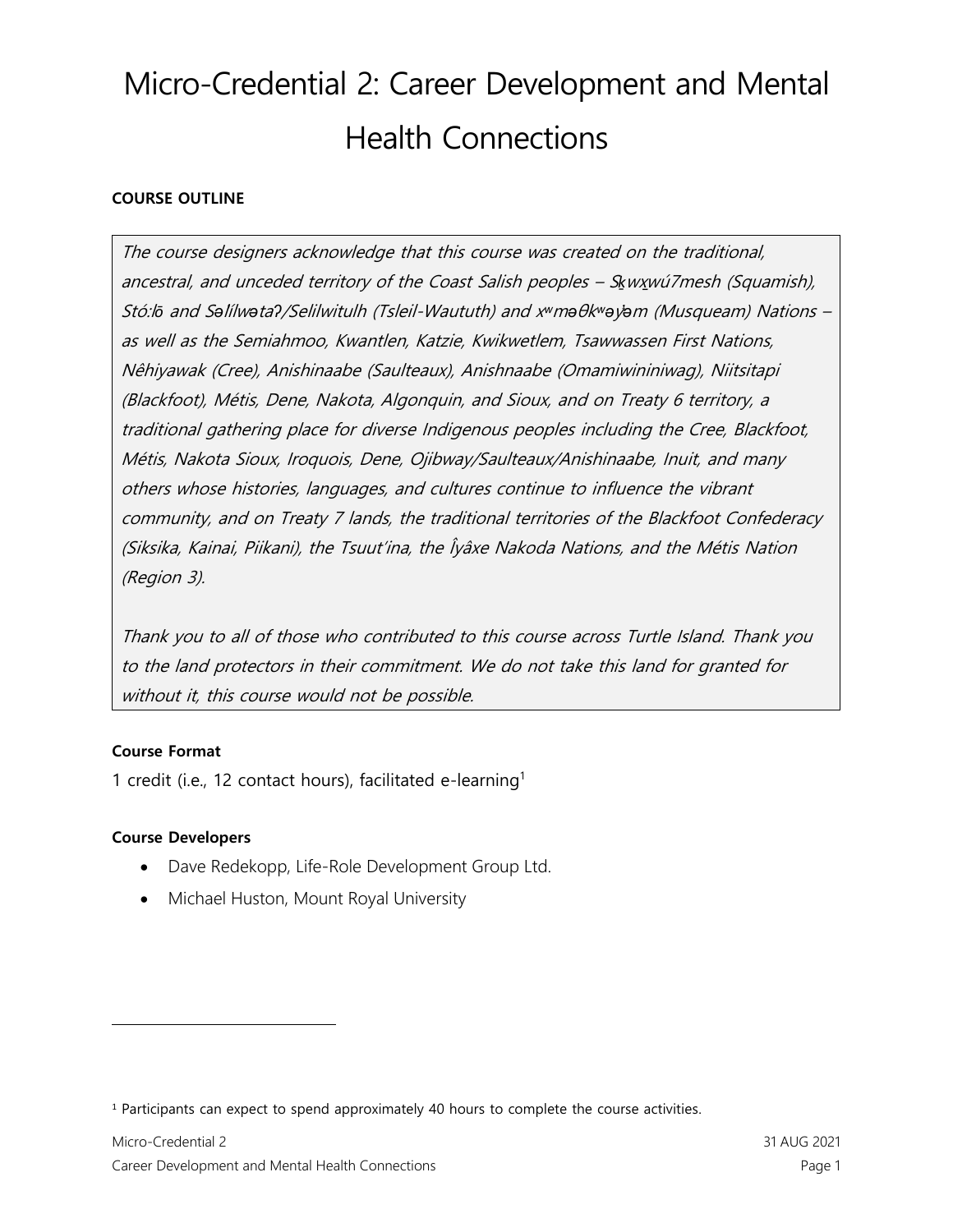### **Course Prerequisites**

- Completion of or current enrollment within a teacher education program.
- Completion of Micro-Credential 1: Fundamentals of Career Development.

#### **Course Description**

This module addresses the connections between career development processes and interventions, including career education, and mental health outcomes. Coping with stress is reviewed as a common component of virtually all career development intervention efforts. Educators who work with students individually or in classrooms share core interpersonal skills enabling them to develop rapport, establish working alliances, and engage students to take action related to learning, problem-solving, and behaviour/attitude change. All educators solicit student input through questions and prompts, respond to this input with various types of reflections, and structure their interactions to ensure the aims of students and applicable curriculum are met. This module shows how these skills can combine with career development and mental health knowledge to improve career education/intervention and bolster mental health.

This course has been developed with support of the *Supporting Canadians to Navigate* Learning and Work project sponsored by the Canadian Career Development Foundation (CCDF) and Employment and Social Development Canada (ESDC). Some course material has been shared with permission from the Connecting Career Development and Mental Health for Youth project, funded by the Partnership Development Grant Program of the Social Sciences and Humanities Research Council of Canada.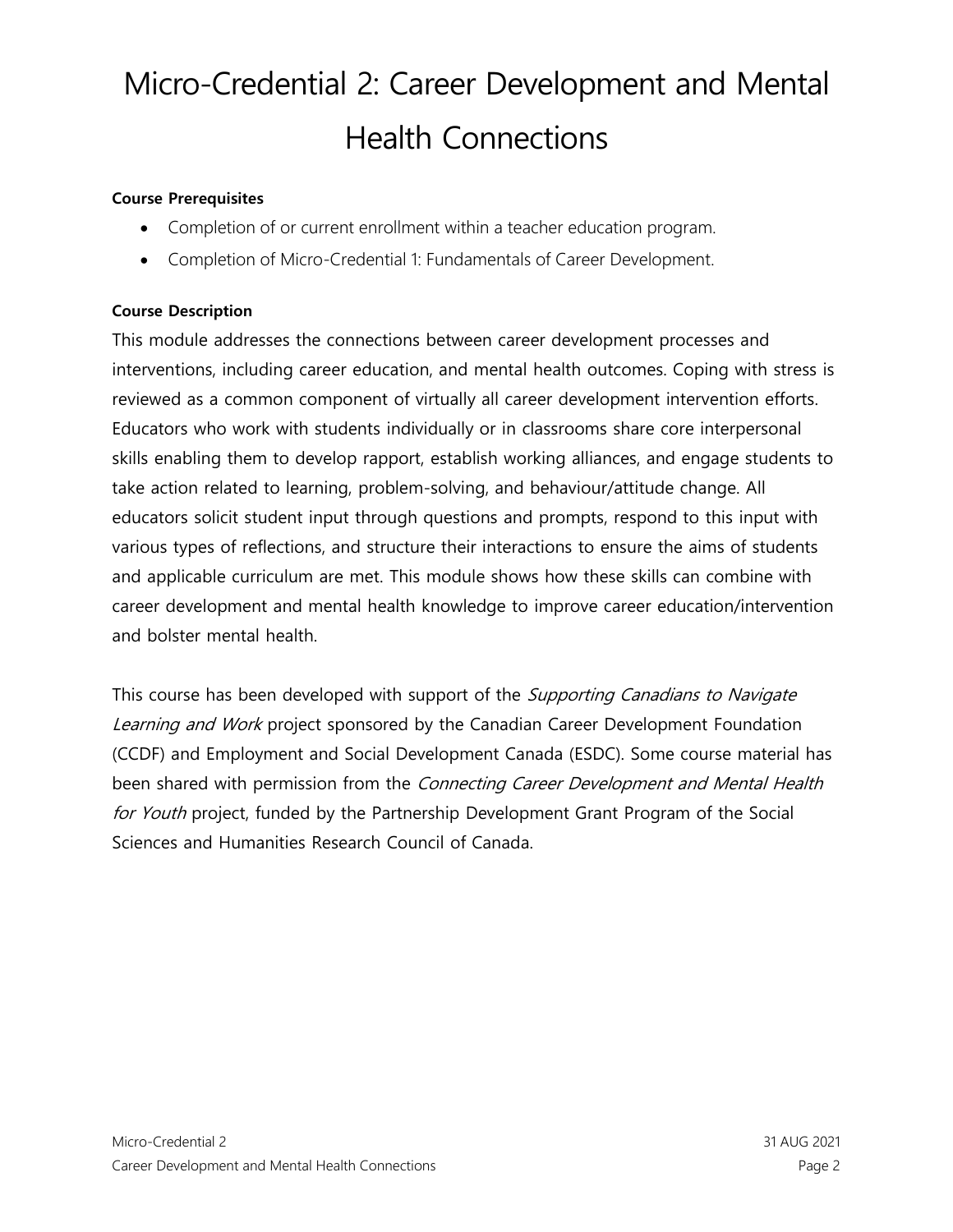### **Learning Objectives**

Upon successful completion of this course, participants will be able to:

- Describe a dual-continua model of mental illness and mental health
- Identify five sets of effects of career development processes
- Describe the mental health outcomes accrued from career development effects
- Describe a transactional model of stress and coping and describe 3 different options for stress control
- Identify ways in which career development interventions have the potential to reduce excessive stress while increasing the coping skills required to meet future demands.
- Describe interpersonal and interviewing skills and the importance of using them intentionally to help students connect career development and mental health.
- Use interpersonal and interviewing skills and strategies to normalize student careerrelated demands.
- Use interpersonal and interviewing skills and strategies to make connections between career development and mental health.
- Use interpersonal interviewing skills and strategies to provide information about mental health resources, and where available make appropriate referrals.
- Use activities and assignments to help students connect their career development to mental health.
- Initiate the development of a school culture supporting career development, mental health, and the connections between the two.

## **Required Texts**

Redekopp, D. E., & Huston, M. (2020). Strengthening mental health through effective career development: A practitioner's quide. CERIC. [https://ceric.ca/publications/strengthening-mental-health-through-effective-career-](https://ceric.ca/publications/strengthening-mental-health-through-effective-career-development-a-practitioners-guide/)

[development-a-practitioners-guide/](https://ceric.ca/publications/strengthening-mental-health-through-effective-career-development-a-practitioners-guide/)

## **Supplemental Materials**

Additional materials will be provided on the course site.